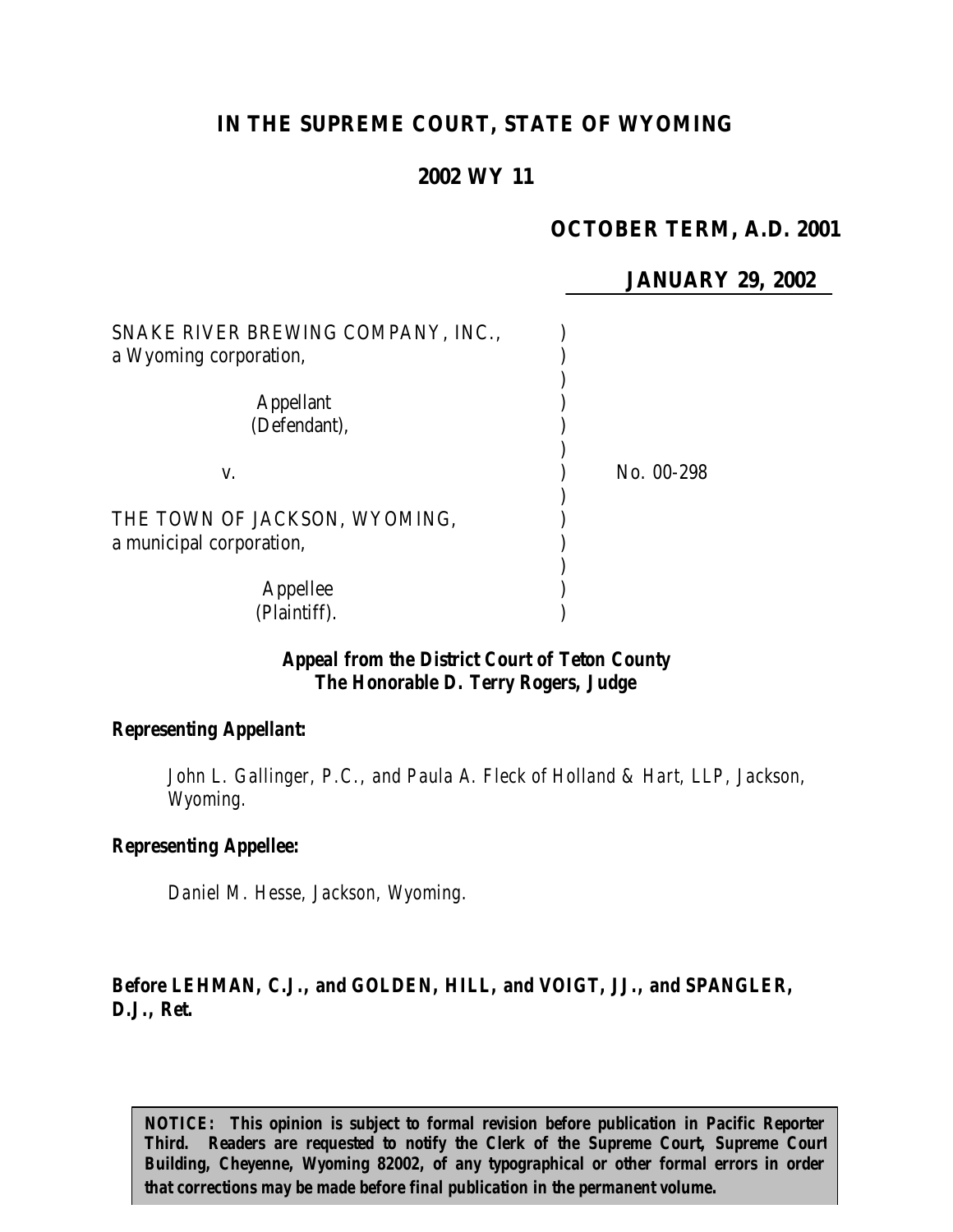## **VOIGT, Justice.**

[¶1] In 1993, Snake River Brewing Company, Inc. (Snake River) obtained from the Town of Jackson (the Town) a building permit for a restaurant and micro-brewery. Snake River then invested approximately \$1,768,000.00 in the project. The zoning ordinances in effect at the time allowed Snake River to choose from three methods of providing patron parking: on-site, off-site, and fee in-lieu-of parking. Snake River chose a combination of on-site parking and off-site leased parking. The Town approved this arrangement. In 1995, the Town amended its zoning ordinances so that Snake River's property was no longer in the area approved for payment of a fee in-lieu-of parking. In 1996, the Town approved an expansion of Snake River's project, and Snake River eventually invested another \$1,000,000.00 or so in the business. In 1998, Snake River's parking lease became, in its opinion, cost-prohibitive, so it searched for other alternatives, including paying the fee in-lieu-of parking. The Town has taken the position that Snake River abandoned the fee in-lieu-of parking choice by not adopting it initially in 1993, or within twelve months of issuance of the building permit, and that Snake River has now abandoned the off-site choice by not renewing its parking lease for twelve months.

[¶2] Snake River has appealed the district court's order granting summary judgment to the Town in a declaratory judgment action. Finding that summary judgment should have been granted to Snake River, rather than the Town, we reverse.

### **ISSUES**

[¶3] The parties identified the interrelated issues in terms of non-conforming uses and abandonment. We will restate the determinative issues as follows:

1. As part of a non-conforming use, did Snake River have a vested right to pay a fee in-lieu-of providing off street parking for its restaurant and micro-brewery?

2. If Snake River did have such a right, was that right abandoned?

3. Is the application of the Town's present parking regulations to Snake River's property a reasonable exercise of municipal police power?

## **LEGAL CONTEXT**

## **SUMMARY JUDGMENT**

[¶4] Our standard for review of summary judgments is well established:

Summary judgment motions are determined under the following language from W.R.C.P. 56(c):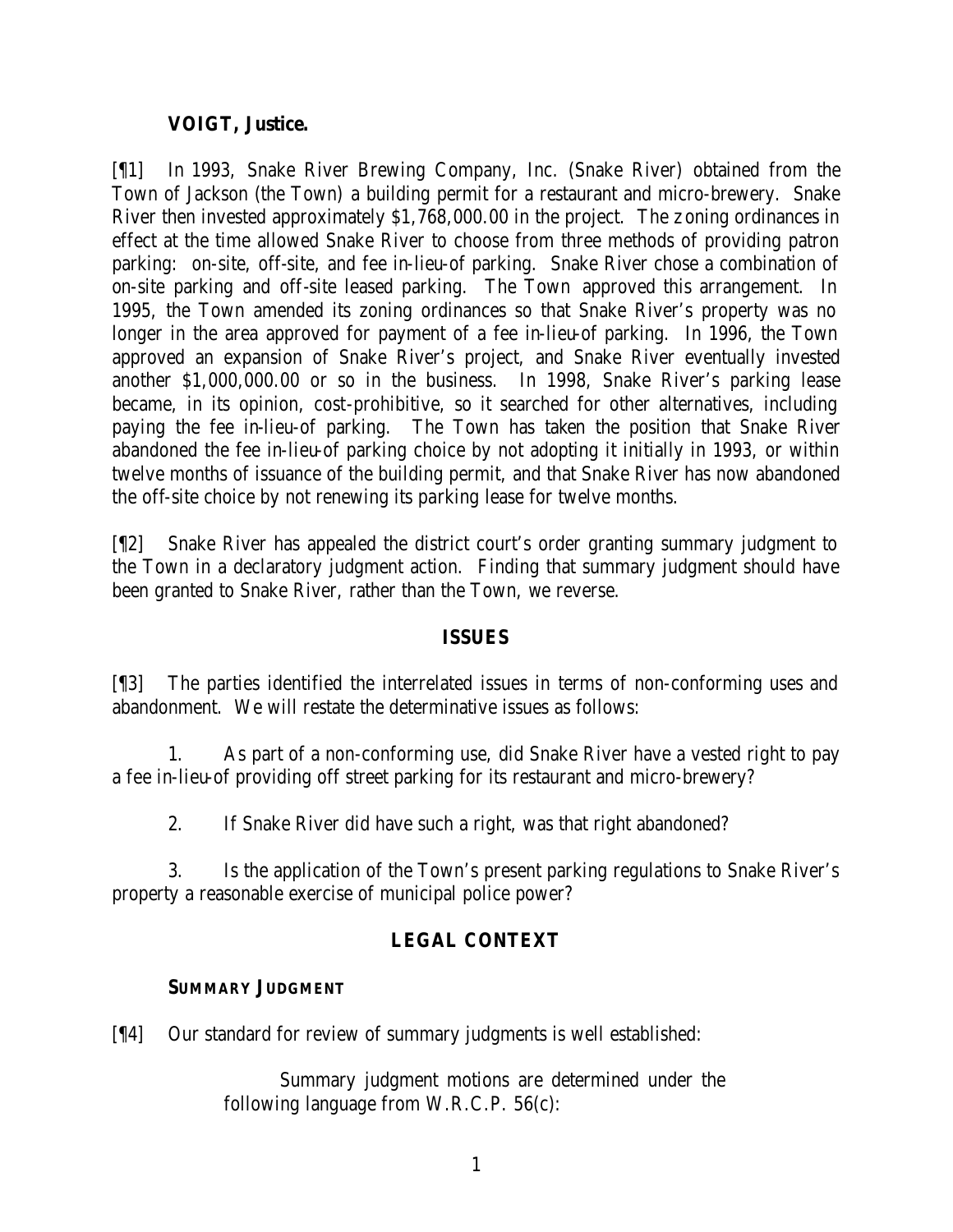"The judgment sought shall be rendered forthwith if the pleadings, depositions, answers to interrogatories, and admissions on file, together with the affidavits, if any, show that there is no genuine issue as to any material fact and that the moving party is entitled to a judgment as a matter of law."

The purpose of summary judgment is to dispose of suits before trial that present no genuine issue of material fact. *Moore v. Kiljander*, 604 P.2d 204, 207 (Wyo.1979). Summary judgment is a drastic remedy designed to pierce the formal allegations and reach the merits of the controversy, but only where no genuine issue of material fact is present. *Weaver v. Blue Cross-Blue Shield of Wyoming*, 609 P.2d 984, 986 (Wyo.1980). A fact is material if proof of that fact would have the effect of establishing or refuting one of the essential elements of a cause of action or defense asserted by the parties. *Schuler v. Community First Nat. Bank*, 999 P.2d 1303, 1304 (Wyo.2000). The summary judgment movant has the initial burden of establishing by admissible evidence a *prima facie* case; once this is accomplished, the burden shifts and the opposing party must present specific facts showing that there is a genuine issue of material fact. *Boehm v. Cody Country Chamber of Commerce*, 748 P.2d 704, 710 (Wyo.1987); *Gennings v. First Nat. Bank of Thermopolis*, 654 P.2d 154, 156 (Wyo.1982).

This Court reviews a summary judgment in the same light as the district court, using the same materials and following the same standards. *Unicorn Drilling, Inc. v. Heart Mountain Irr. Dist.*, 3 P.3d 857, 860 (Wyo.2000) (*quoting Gray v. Norwest Bank Wyoming, N.A.*, 984 P.2d 1088, 1091 (Wyo.1999)). The record is reviewed, however, from the vantage point most favorable to the party who opposed the motion, and this Court will give that party the benefit of all favorable inferences that may fairly be drawn from the record. *Garcia v. Lawson*, 928 P.2d 1164, 1166 (Wyo.1996). Mere inferences, conclusions, and assertions are not sufficient to defeat summary judgment. *McClellan v. Britain*, 826 P.2d 245, 247 (Wyo.1992); *Mayflower Restaurant Co. v. Griego*, 741 P.2d 1106, 1113 (Wyo.1987) (*quoting Stundon v. Sterling*, 736 P.2d 317, 318 (Wyo.1987)); *Blackmore v. Davis Oil Co.*,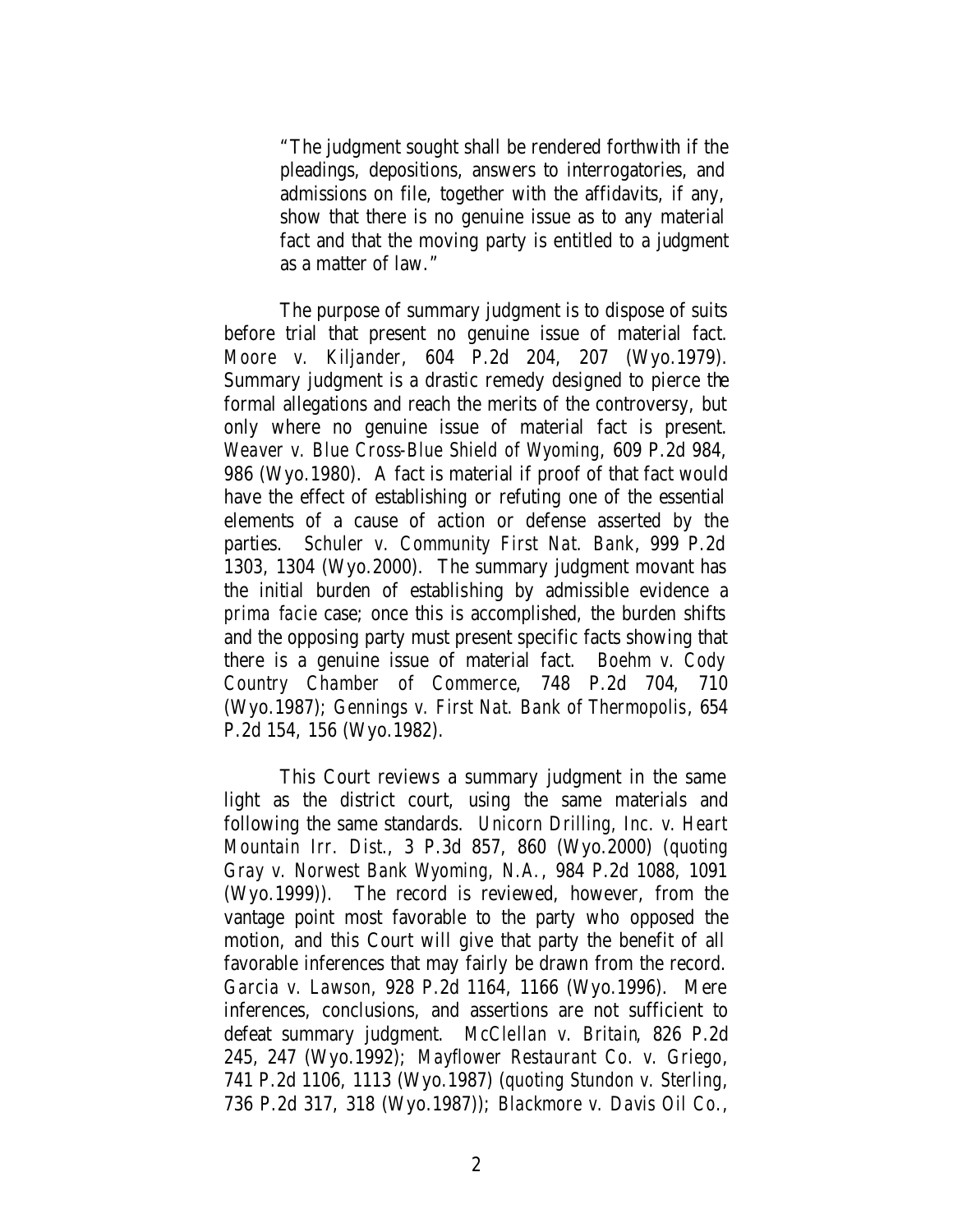671 P.2d 334, 336-37 (Wyo.1983) (*quoting Gennings*, 654 P.2d at 155).

*Garnett v. Coyle*, 2001 WY 94, ¶¶ 3-5, 33 P.3d 114, 116-17 (Wyo. 2001). The fact that both parties have moved for summary judgment does not mean there are no genuine issues of material fact. The court must still make that determination. *Seay v. Vialpando*, 567 P.2d 285, 287 (Wyo. 1977). Summary judgment is appropriate in a declaratory judgment action so long as there are no genuine issues of material fact. *Fontaine v. Board of County Com'rs of Park County*, 4 P.3d 890, 892 (Wyo. 2000); 22A Am.Jur.2d *Declaratory Judgments* § 225 (1988).

## **DECLARATORY JUDGMENT**

[¶5] Wyo. Stat. Ann. § 1-37-103 (LexisNexis 2001) provides, in pertinent part:

Any person . . . whose rights, status or other legal relations are affected by . . . a . . . municipal ordinance . . . may have any question of construction or validity arising under the [ordinance] determined and obtain a declaration of rights, status or other legal relations.

[¶6] Declaratory judgments have the effect of other final judgments. Wyo. Stat. Ann. § 1-37-102 (LexisNexis 2001). The Uniform Declaratory Judgments Act, being remedial in nature, is to be liberally construed to eliminate uncertainty and to settle controversies. Wyo. Stat. Ann. § 1-37-114 (LexisNexis 2001); *Brimmer v. Thomson*, 521 P.2d 574, 577 (Wyo. 1974). The Act is an appropriate vehicle, not for prejudging issues that should be decided by an administrative agency, but for interpreting the statute or ordinance upon which the administrative action is based. *Rocky Mountain Oil and Gas Ass'n v. State*, 645 P.2d 1163, 1168-69 (Wyo. 1982).

## **PLANNING AND ZONING**

[¶7] Since the concept of a "non-conforming use" must be understood within the context of planning and zoning law, it may be helpful first to define those general terms:

> Planning may range in scope from a study of the parking needs of a community, followed by a proposed solution, to a comprehensive plan for the development of an entire municipality, or even a region which includes several municipalities. It is a generic term, and not a word of art unless its dimensions are marked out by a statute or ordinance.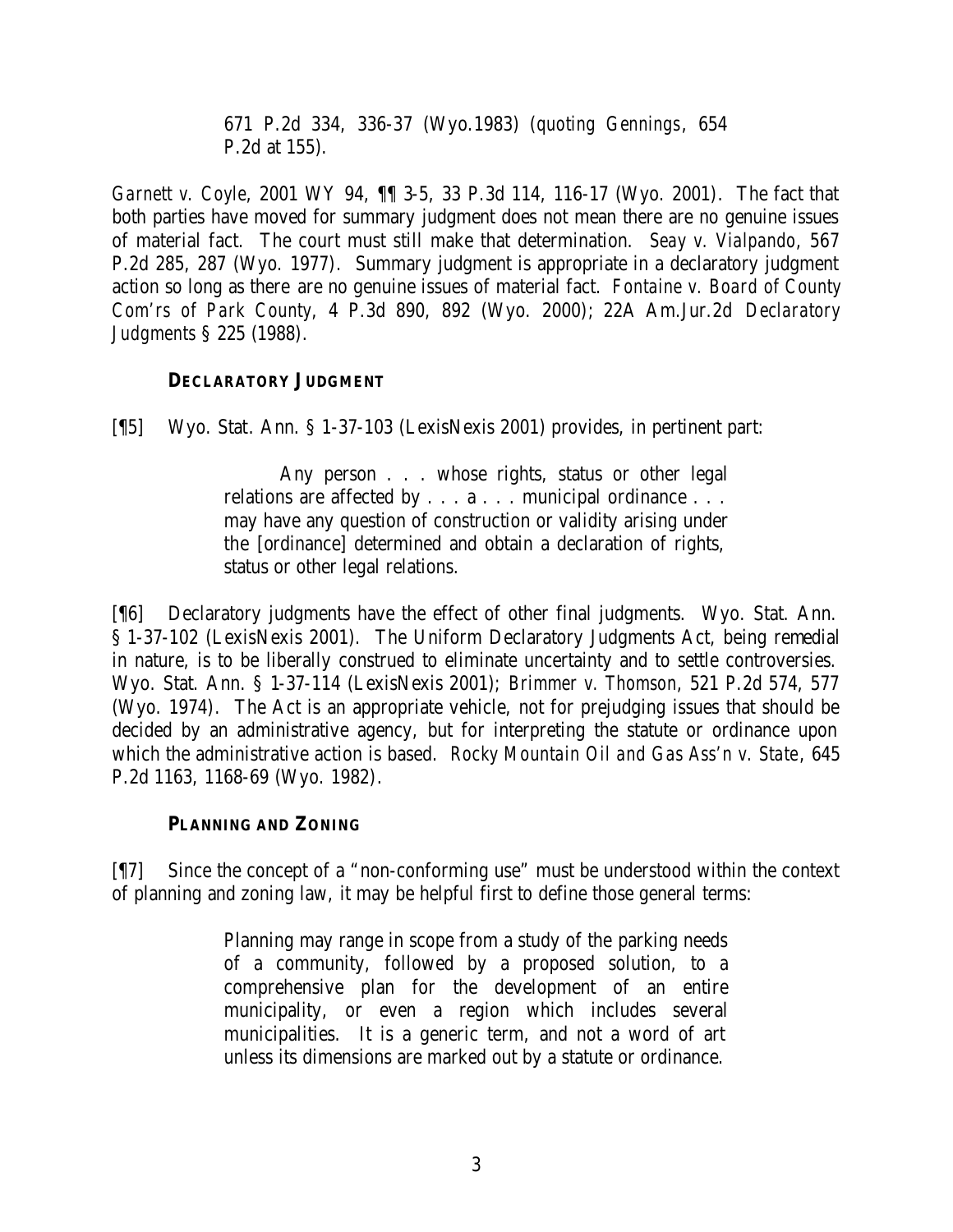1 Kenneth H. Young, *Anderson's American Law of Zoning* § 1.03 at 7 (4th ed. 1996). Municipal planning in Wyoming has as its goal the development of a "master plan for the physical development of the municipality." Wyo. Stat. Ann. § 15-1-503(a) (LexisNexis 2001). "The plan shall be made for the general purpose of guiding and accomplishing a coordinated, adjusted and harmonious development of the municipality which will best promote the general welfare as well as efficiency and economy in the process of development." Wyo. Stat. Ann. § 15-1-504 (LexisNexis 2001). "Planning, therefore, is more than a suggested pattern of land use; it involves the planning of all the usual public improvements and services which go into making up the community." *Ford v. Board of County Com'rs of Converse County*, 924 P.2d 91, 95 (Wyo. 1996).

[¶8] Zoning is a planning tool that must be used in accordance with a comprehensive plan. Wyo. Stat. Ann. § 15-1-601(d)(i) (LexisNexis 2001); 1 Young, *supra*, § 1.13 at 19.

> Comprehensive zoning consists of the division of the whole territory of a municipality into districts, and the imposition of restrictions upon the use of land in such districts. [Zoning regulations] permit a municipality to apply constant and consistent pressure upon landowners to the end that land use will be guided by the community plan and the public interest.

1 Young, *supra*, § 1.13 at 20 (footnote omitted). Municipal zoning in Wyoming contemplates the division of a town into districts, with uniform regulations within each district. Wyo. Stat. Ann. § 15-1-601(b) and  $(c)$ .<sup>1</sup> We have described zoning as "the process that a community employs to legally control the use which may be made of property and the physical configuration of development upon the tracts of land located within its jurisdiction." *Ford*, 924 P.2d at 94. Zoning ordinances may regulate both the nature of the land usage and the physical dimension of uses, including height, setbacks, and minimum areas. *Cheyenne Airport Bd. v. Rogers*, 707 P.2d 717, 726 (Wyo. 1985), *appeal dismissed*, 476 U.S. 1110 (1986). The comprehensive plan is the policy statement; the zoning ordinances are what have the force and effect of law. *Ford*, 924 P.2d at 95.

[¶9] When a zoning ordinance goes into effect, almost invariably there will be existing buildings or uses that do not meet the new regulations for the zoning district in which they are located. Such buildings or uses are called "non-conforming uses."

 1 This form of zoning is a "legislative refinement of the common law of nuisance . . .." 1 Young, *supra*, § 6.02 at 484 (*citing Village of Euclid, Ohio v. Ambler Realty Co.*, 272 U.S. 365, 47 S.Ct. 114, 71 L.Ed. 303 (1926), in which Associate Justice Sutherland said, "'a nuisance may be merely a right thing in the wrong place,--like a pig in the parlor instead of the barnyard' . . ..") Zoning by district is often referred to as "Euclidian zoning." 1 Young, *supra*, § 6.02 at 484.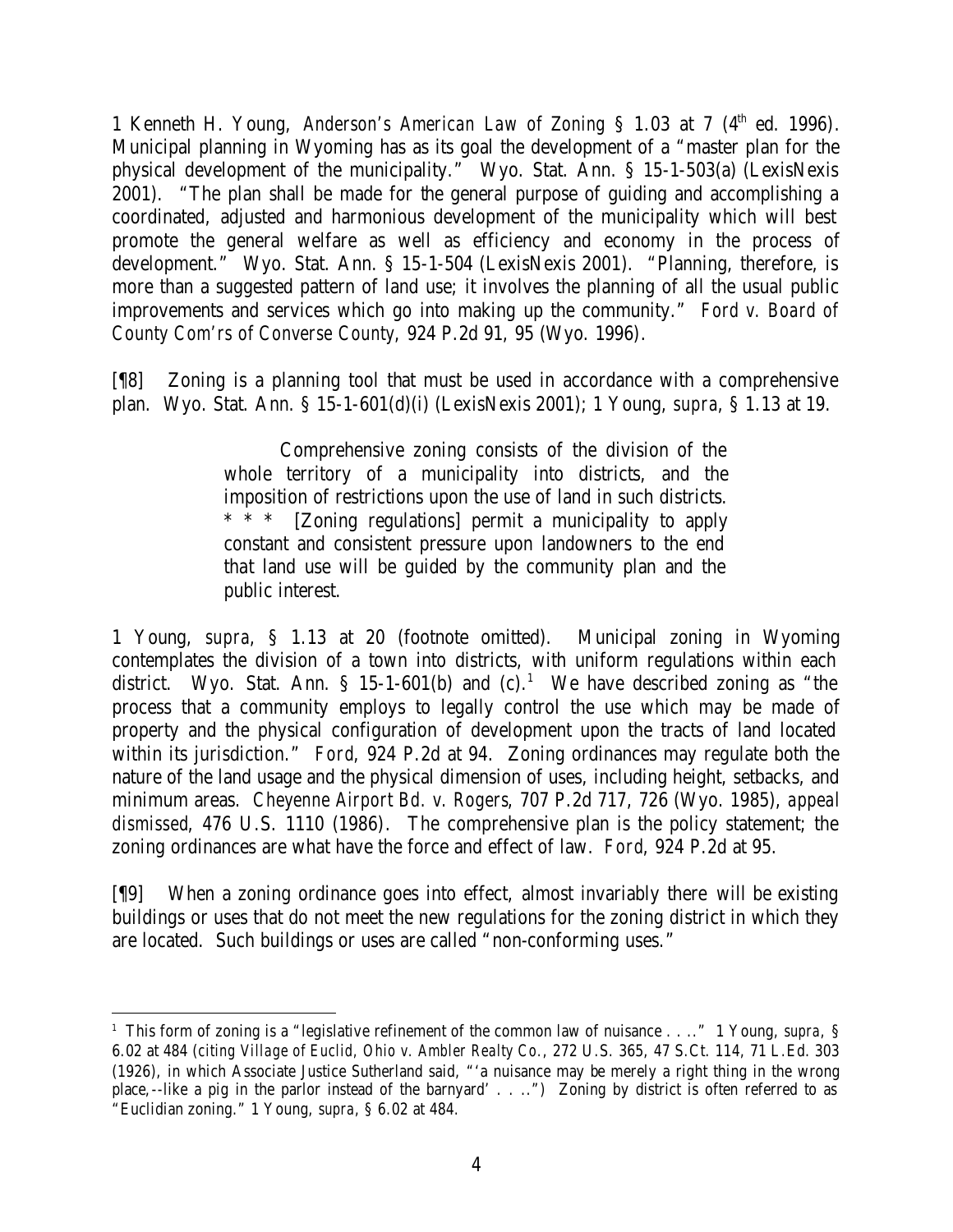"A non-conforming use is a use which, although it does not conform with existing zoning regulations, existed lawfully prior to the enactment of the zoning regulations. These uses are permitted to continue, although technically in violation of the current zoning regulations, until they are abandoned. An exception of this kind is commonly referred to as a 'grandfather' exception."

*River Springs Ltd. Liability Co. v. Board of County Com'rs of County of Teton*, 899 P.2d 1329, 1334 (Wyo. 1995) (*quoting Longwell v. Hodge*, 171 W.Va. 45, 47, 297 S.E.2d 820, 822 n.1 (1982)) (emphasis deleted); *see also* 8A *McQuillin Mun. Corp.* § 25.185 (3rd ed. 1994).

[¶10] "'When a zoning ordinance is enacted, it cannot outlaw previously existing nonconforming uses.'" *Snake River Venture v. Board of County Com'rs., Teton County*, 616 P.2d 744, 750 (Wyo. 1980) (*quoting Boise City v. Blaser*, 98 Idaho 789, 572 P.2d 892, 894 (1977)). This right to continue a non-conforming use is a vested property right, protected by statute, and by both federal and state constitutions.<sup>2</sup> Wyoming's county and municipal zoning statutes both protect vested property rights, although in different ways. Wyo. Stat. Ann. § 18-5-207 (LexisNexis 2001) simply forbids counties from enacting zoning regulations that prohibit existing uses. Wyo. Stat. Ann. § 15-1-601(d)(iv), on the other hand, renders invalid any municipal zoning regulation that constitutes an unconstitutional taking without compensation. This Court has also noted that the doctrine of equitable estoppel plays a role in denying the authority to outlaw a grandfathered use. *Snake River Venture*, 616 P.2d at 750; *see also Allen v. City and County of Honolulu*, 58 Haw. 432, 571 P.2d 328, 330 (1977); 12 Richard R. Powell and Michael Allen Wolf, *Powell on Real Property* § 79C.06[1] (2001) and cases cited therein.<sup>3</sup> "The concept of vested rights 'is a judicial construct designed to provide individual relief in zoning cases involving egregious statutory or bureaucratic inequities.'" *Ebzery v. City of Sheridan*, 982 P.2d 1251, 1257 (Wyo. 1999) (*quoting Bruno v. Zoning Bd. of Adjustment of City of Philadelphia*, 664 A.2d 1077, 1080 (Pa.Cmwlth. 1995)).

[¶11] Because zoning ordinances are in derogation of the common law, and because they operate to deprive property owners of a use thereof that would otherwise be lawful, the general rule is to construe zoning ordinances strictly in favor of the property owner. 83 Am.Jur.2d *Zoning and Planning* § 699 at 602-04 (1992); 8A *McQuillin*, *supra*, § 25.181

<sup>2</sup> Such protection is generally stated in terms of due process of law. *See* 8A *McQuillin*, *supra*, § 25.180.20 at 9-10; 4 E.C. Yokley, *Zoning Law and Practice* § 22-3 (4th ed. 1979); and 1 Young, *supra*, § 6.06.

<sup>&</sup>lt;sup>3</sup> This is an exception to the general rule that estoppel should not be applied against governmental bodies. *See State, Dept. of Family Services v. Peterson*, 957 P.2d 1307, 1311 (Wyo. 1998); *Big Piney Oil & Gas Co. v. Wyoming Oil and Gas Conservation Com'n*, 715 P.2d 557, 560 (Wyo. 1986); and *City of Sheridan, Wyo. v. Montana-Dakota Utilities Co.*, 157 F.Supp. 664, 670 (D.Wyo. 1958) (general rule that estoppel is not applied against municipalities is not unalterable so as to perpetuate injustice).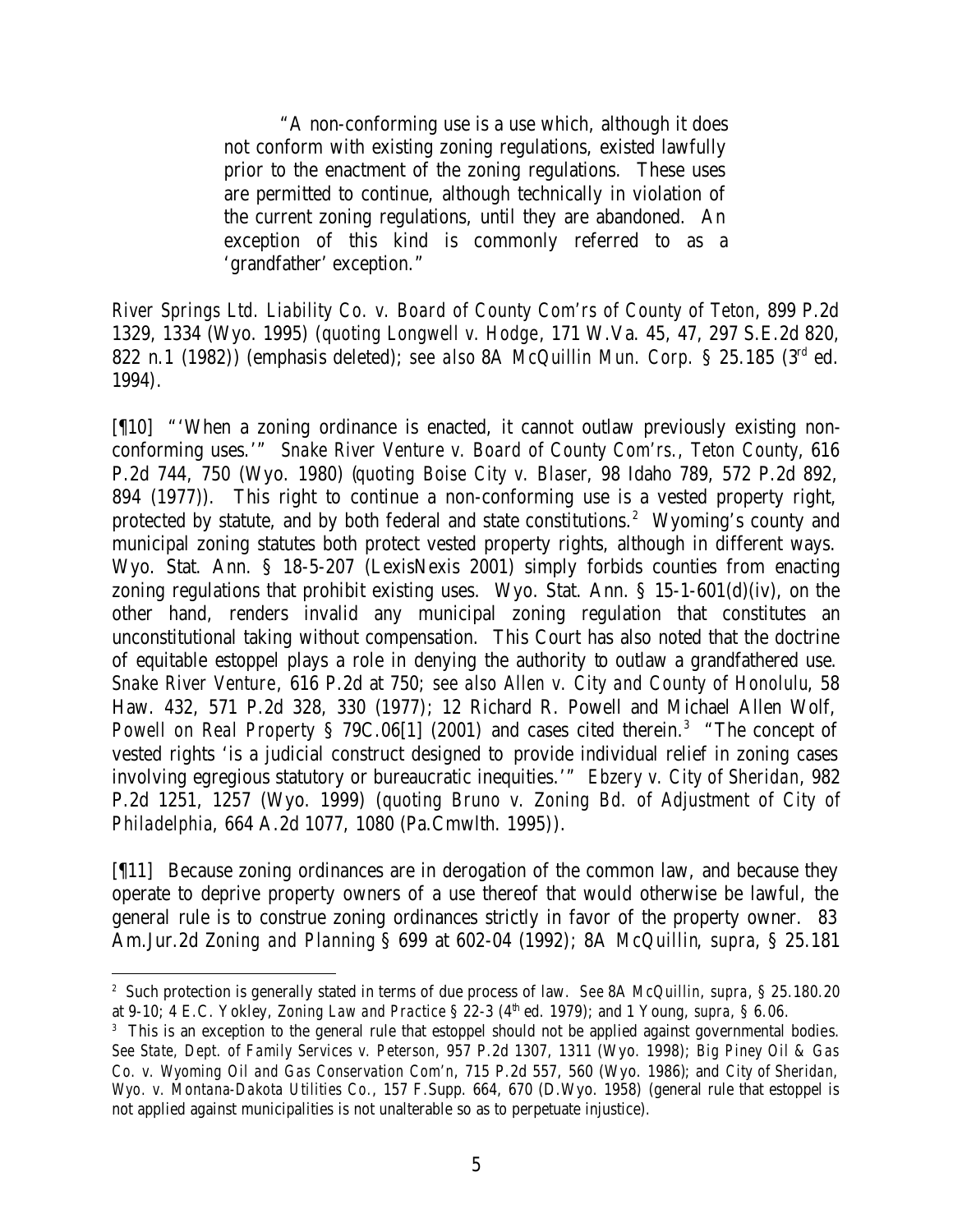n.3 at 14-15. This rule does not, however, hold true for non-conforming uses which thwart the public policies behind comprehensive plans. Consequently, courts narrowly construe the right to continue a non-conforming use. 1 Young, *supra*, § 6.07 at 500-02; 83 Am.Jur.2d, *supra*, § 700 at 604-05; 8A *McQuillin*, *supra*, § 25.183.

[¶12] The right to continue a non-conforming use exists only so long as the use, itself, continues to exist. Four principal methods of termination of a non-conforming use have been recognized: (1) abandonment; (2) discontinuance or non-use for a prescribed period; (3) amortization; and (4) voluntary or involuntary destruction. 12 *Powell on Real Property*, *supra*, § 79C.06[3][f]. Neither amortization nor destruction is at issue in the instant case. However, both abandonment and discontinuance must be addressed because, although they are distinct theories, both are mentioned in the Town's zoning ordinance:

## SECTION 7160. DISCONTINUANCE OR ABANDONMENT

If a nonconforming use is operationally *discontinued or abandoned for a period of more than twelve (12) consecutive months, whether or not* the equipment or furniture are removed, or *there is an intention to resume such activity in the future*, such use may not be reestablished or resumed, and any subsequent use shall conform to the provisions specified by these Land Development Regulations. When government action, a natural disaster, or any other action not considered a willful act of the owner or occupant can be documented as the reason for discontinuance or abandonment, such time of discontinuance or abandonment shall not be calculated for the purpose of this Section. Regardless of the reason for discontinuance or abandonment, the period for reestablishing the nonconforming use may be extended by the Town Council for just cause.

Town of Jackson Land Development Regulations, § 7160 (emphasis added).

[¶13] Historically, abandonment of a non-conforming use has been said to occur upon the concurrence of two factors: an intention to abandon and some overt act or failure to act that implies the owner's renunciation of the use. 8A *McQuillin*, *supra*, § 25.191 at 68-69; 12 *Powell on Real Property*, *supra*, § 79C.06[3][f][ii]; 4 E.C. Yokley, *Zoning Law and Practice,* § 22-13 (4<sup>th</sup> ed. 1979). Abandonment has been equated with waiver, that is, "'the voluntary intentional relinquishment of a known right.'" 4 Yokley, *supra*, § 22-13 at 93 (*quoting Longo v. Eilers*, 196 Misc. 909, 93 N.Y.S.2d 517 (1949)). The burden of proving an abandonment, which is a question of fact, lies with the party asserting abandonment. 83 Am.Jur.2d, *supra*, § 683 at 587-88.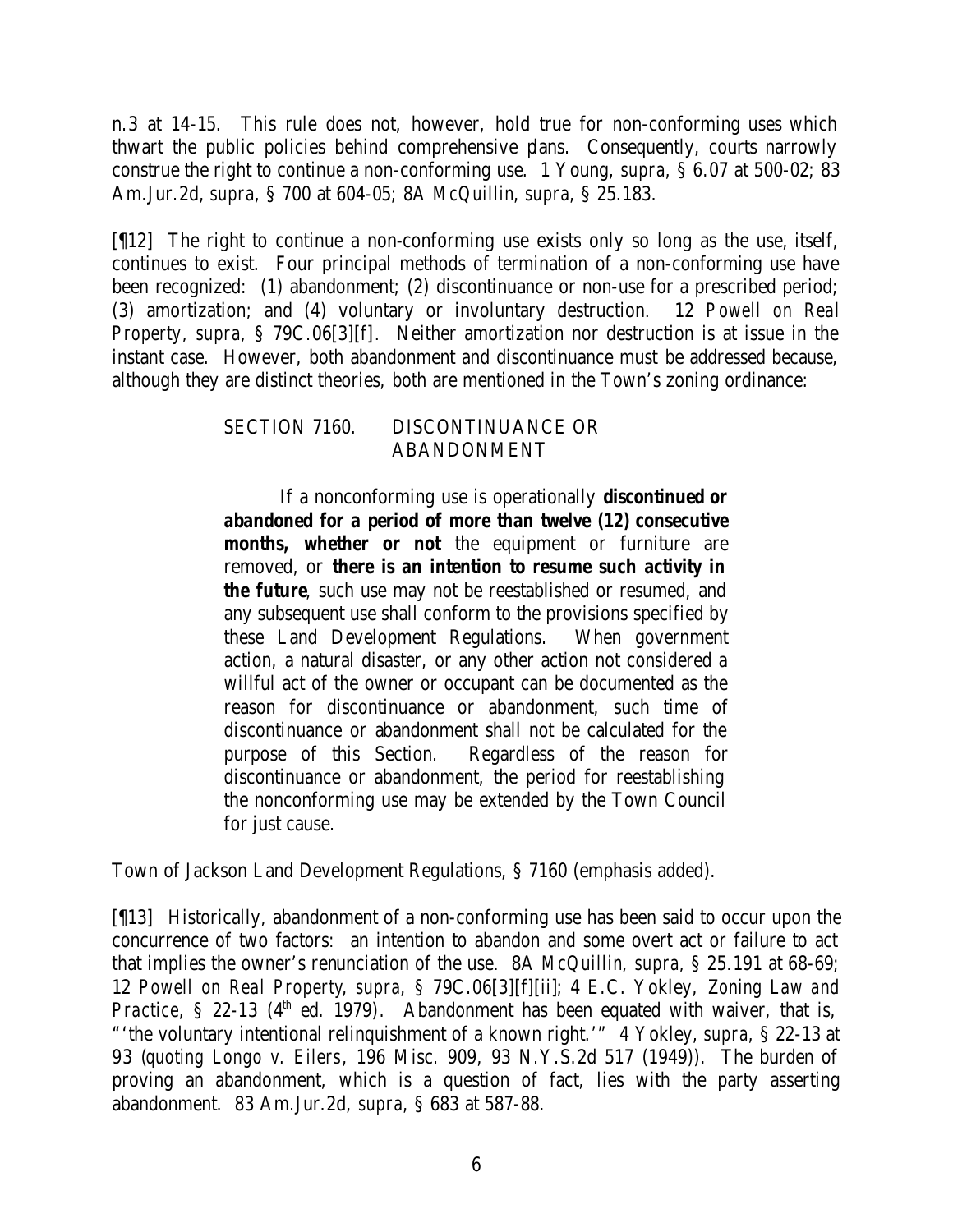[¶14] Where a statute or ordinance provides for loss of the right to a non-conforming use upon non-use or discontinuance for a prescribed period of time, the party asserting the discontinuance need not prove intent to abandon as part of a *prima facie* case. However, there are two views as to the legal effect of the simple passage of time:

> Many jurisdictions provide easier routes for terminating a nonconforming use on the basis of nonuse. Some jurisdictions impose a presumption of intent to abandon a nonconforming use upon the running of a certain period of nonuse. Thus, all a challenger need show to make out a prima facie case in such a jurisdiction is nonuse for the designated period. Still, the owner of the nonconforming use could come back with evidence to rebut the presumption. A number of jurisdictions have taken a more aggressive stance by allowing zoning authorities to do away with the intent issue altogether upon the running of a certain period of nonuse. In these jurisdictions, termination is automatic once nonuse over the discontinuance period is proved.

8A *McQuillin*, *supra*, § 25.191 at 68-69 (footnotes omitted).

[¶15] This Court has previously taken the position that non-use for a prescribed period creates a rebuttable presumption of an intent to abandon. *River Springs Ltd. Liability Co.*, 899 P.2d at 1335, *see also* 8A *McQuillin*, *supra*, § 25.194 at 76-78. *River Springs Ltd. Liability Co.* did not, however, involve a municipal ordinance that, like the Town's Land Development Regulations § 7160, makes the intent to abandon irrelevant.

## **FACTS**

[¶16] In 1993, Snake River obtained from the Town a building permit for the construction of a restaurant and micro-brewery. The building site was located in a district that was zoned "Core Commercial." Initially, Snake River invested approximately \$1,768,000.00 in the project, adding an additional \$1,000,000.00 since then. The Town approved expansion of the facility in 1996. In 1997, Snake River bought neighboring property, in part to provide additional parking for the restaurant and micro-brewery.

[¶17] The Core Commercial zone regulations in effect in 1993 allowed Snake River to provide for parking in three ways: on-site parking, off-site parking within 200 feet, or fee in-lieu-of parking. Specific ordinances relevant to the present controversy read as follows:

18.38.010 Off-street parking requirements.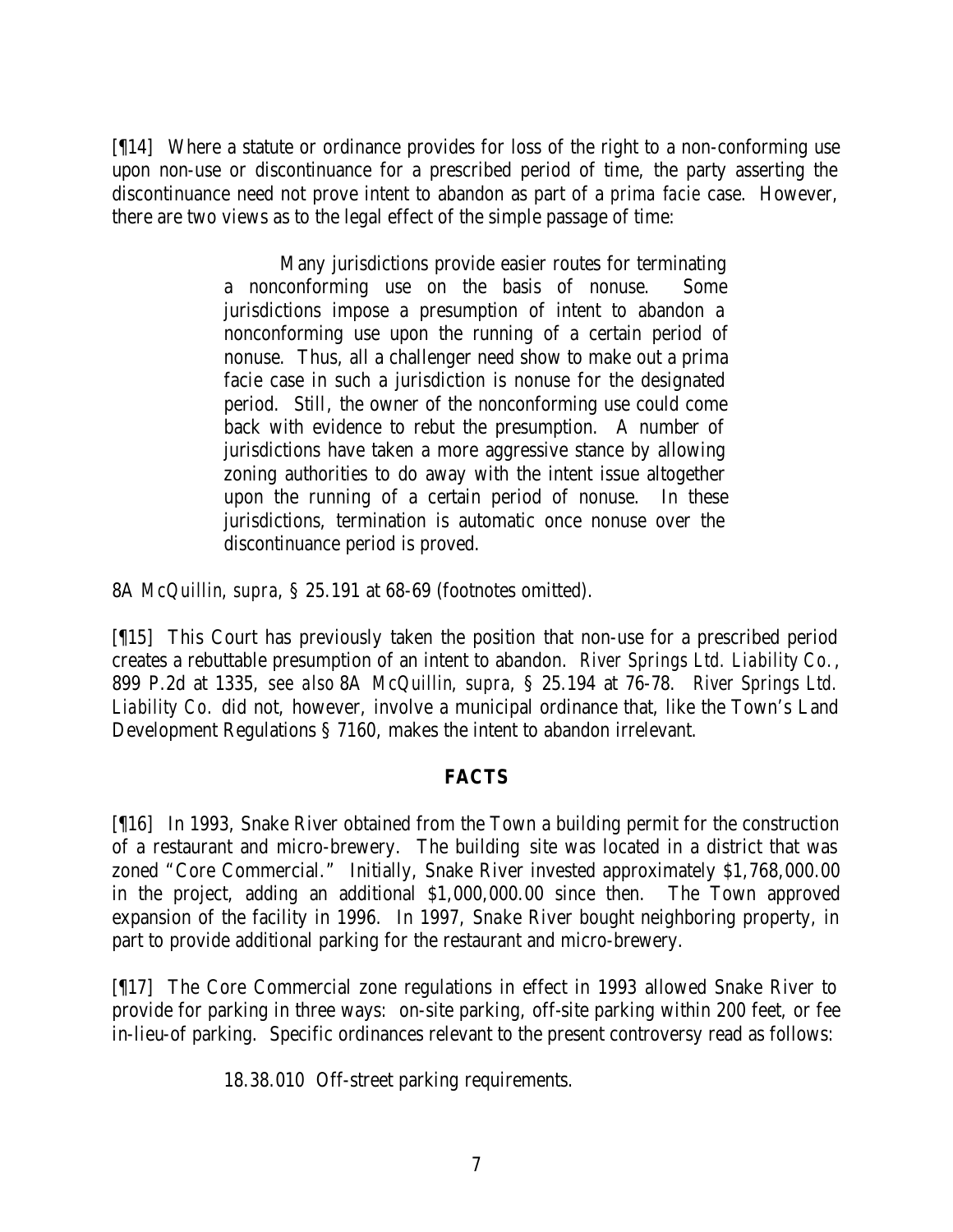- A. At the time of erection of a new structure, or at the time of enlargement or change in use of an existing structure within any zone in the city, off-street parking shall be provided in accordance with the requirements of this section unless greater requirements are otherwise established. \* \* \*
- B. Location. Off-street parking facilities shall be located as hereafter specifi[ed], such distance shall be within walking distance, measured from the nearest point of the parking facility to the nearest point of the lot that such facility is required to serve.

\* \* \*

- 4. Commercial Parking and All Nonresidential Uses in Commercial Zones. The required amount of parking area shall be provided within two hundred feet.
- 18.38.040 Payment in lieu of providing off-street parking.
- A. Whenever within the core commercial zoning district of the town, off-street parking spaces are to be provided in accordance with the requirements of Section 18.38.010(A), the property owner or developer shall have the option of providing such required parking spaces in accordance with the requirements of Section 18.38.010, or may, upon written application submitted to the town administrator, pay a fee to the town in lieu of the property owner or developer providing all or any portion of such required off-street parking.  $[4]$

Town Ordinance §§ 18.38.010 and 18.38.040.

<sup>4</sup> The purpose of the fee paid in-lieu-of owner-provided off-street parking was to allow the Town to fund alternative off-street parking facilities "for the benefit of those buildings, structures and uses in the core commercial district and the general community." Town Ordinance § 18.38.040(C).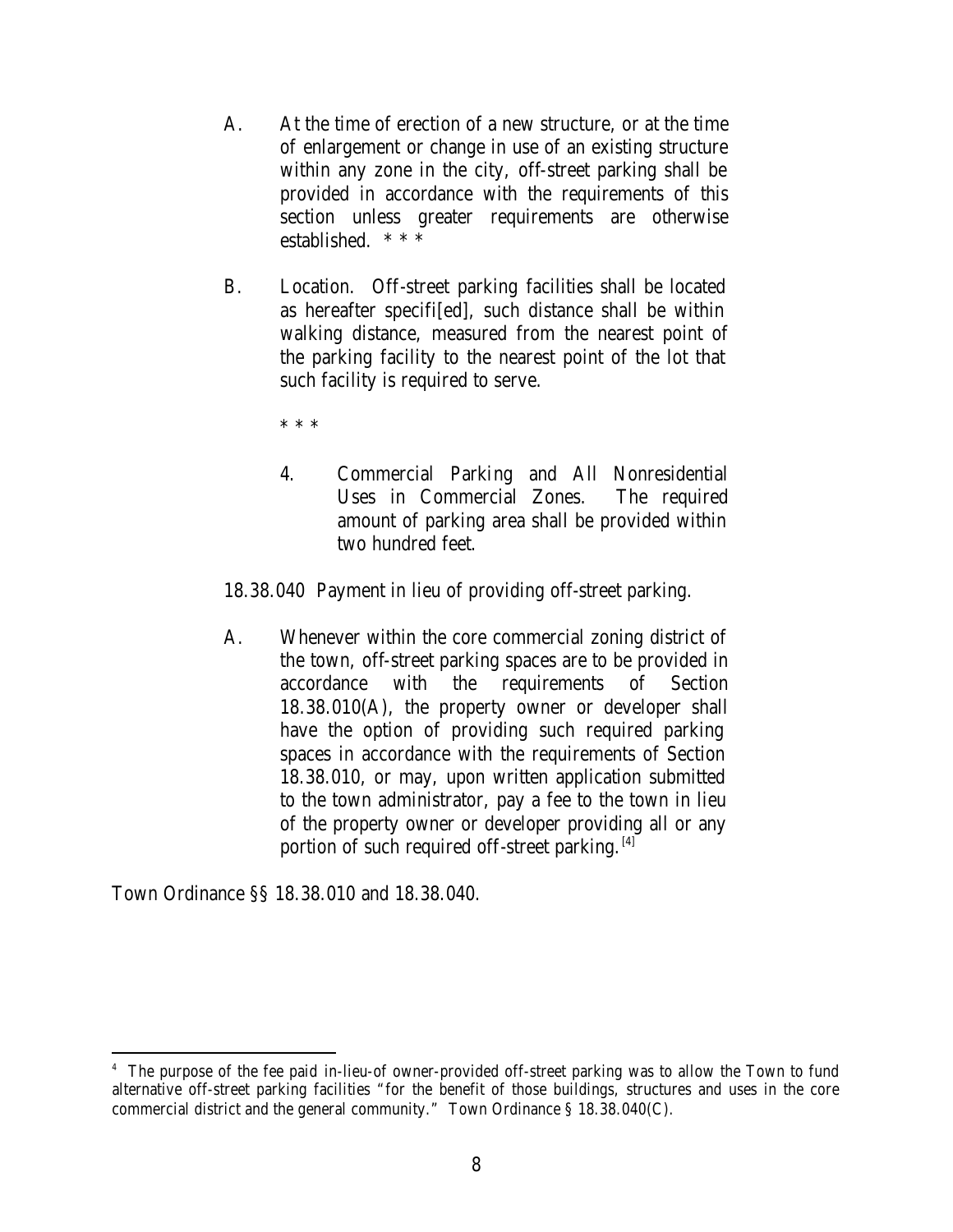[18] Snake River opted to provide some on-site parking and some off-site parking.<sup>5</sup> The latter was accomplished through the lease of a lot directly across the street from the restaurant and micro-brewery. The building permit noted the exercise of this option.

[¶19] In 1995, the Town adopted a new zoning system, known as the Town of Jackson Land Development Regulations (LDR's). Under the LDR's, Snake River's property was zoned "Auto Urban Commercial." In this new zone, neither off-site leased parking nor the fee in-lieu-of parking was permitted.<sup>6</sup> Snake River was, however, allowed to continue to operate as a non-conforming use with its existing parking arrangements.

[¶20] Snake River had been paying \$11,160.00 per year to lease fifty-one parking spaces. In 1998, lease renewal negotiations stalled when the lessor asked for \$11,760.00 for eight spaces, or \$18,687.16 for the fifty-one spaces with annual increases. The lessor would not sell the leased property to Snake River, and there is no other land within 200 feet of Snake River's premises available for parking. Snake River determined that the leased parking arrangement had become cost-prohibitive and asked the Town to amend the new zoning ordinances to include Snake River's property in the new fee in-lieu-of parking zone. The Town declined.

[¶21] Finding itself without its leased parking lot, and without the Town's cooperation in rezoning, Snake River next attempted simply to pay the fee in-lieu-of providing sufficient parking spaces. By letter dated February 17, 1998, Snake River requested the Town's Planning Department to authorize payment of the fee. This request occurred prior to final termination of the parking lease, which took place in June 1998. Payment of the fee was not authorized. Matters were then at a standstill until the Town filed this action on June 30, 1999.

## **DISCUSSION**

[¶22] In this action, the Town seeks a judicial declaration that, because Snake River chose to provide a combination of on-site parking and off-site leased parking, Snake River's right to pay a fee in-lieu-of providing on-site parking was not grandfathered as part of its nonconforming use. Alternatively, if this Court finds that the choice of paying the fee in-lieuof parking was part of the non-conforming use, then the Town argues that such right was abandoned when Snake River failed to pay the fee within twelve months of receiving its building permit. Finally, the Town's position is that the passage of twelve months after Snake River's off-site parking lease expired has also resulted in abandonment or discontinuance of that use.

<sup>&</sup>lt;sup>5</sup> The number of required parking spaces was determined by a formula based upon the number of restaurant and bar seats. Snake River estimated that, if it could not locate additional parking spaces or pay the fee inlieu-of parking, it would have to remove fifty-four seats, about half of its seating capacity.

<sup>&</sup>lt;sup>6</sup> The new fee in-lieu-of parking zone ended at the alley behind Snake River's premises.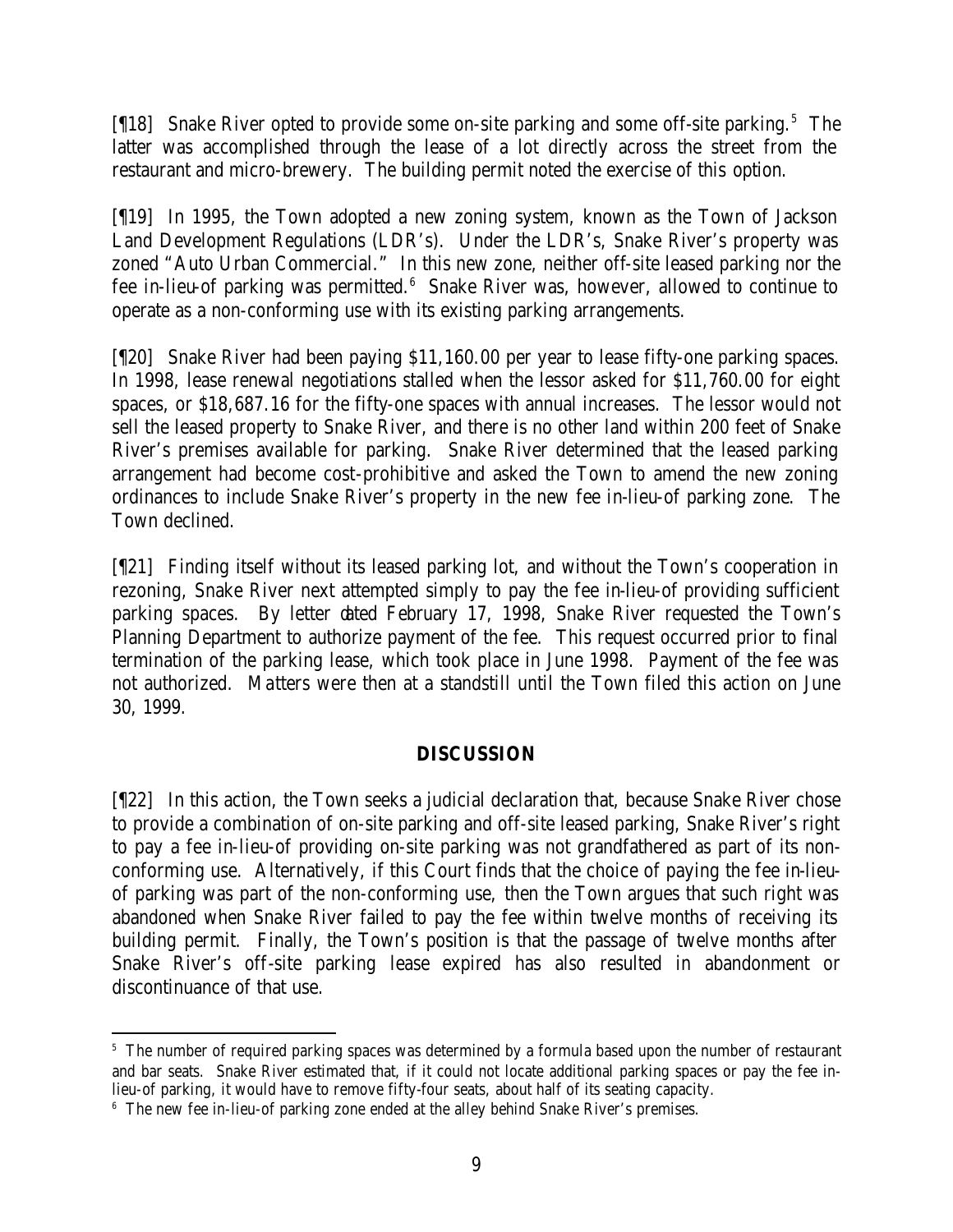[¶23] Snake River responds, first, with the contention that what was grandfathered as part of the non-conforming use was the option available under the old code Section 18.38.040, not just the one choice of off-site leased parking. Second, Snake River argues that its conduct, including its attempt to negotiate a reasonable lease or purchase of the parking lot, and its pursuit of the fee in-lieu-of parking alternative indicates it did not intend to abandon its rights.

[¶24] We agree with the district court that there are no genuine issues of material fact in this case. We do not, however, agree that the Town is entitled to judgment as a matter of law. The district court ruled in favor of the Town on the ground that there is no vested right to a potential use of property; to be grandfathered, there must be an actual use at the time the new zoning ordinance comes into effect. While this premise is true, we do not find that it controls the decision in this case.

[¶25] The concept of vested rights is applied to non-conforming uses to protect property owners' investments in their property. *Snake River Venture*, 616 P.2d at 750; 12 *Powell on Real Property*, *supra*, § 79C.06[1][a]. For that reason, where substantial funds have not yet been expended on a proposed use, that proposed use is not considered to be a nonconforming use. *Snake River Venture*, 616 P.2d at 750; 8A *McQuillin*, *supra*, § 25.188 at 49-50. The district court relied on this theory in ruling against Snake River, concluding that since Snake River had not paid the fee in-lieu-of parking, that choice was not part of the grandfathered non-conforming use. We disagree.

[¶26] As this case has been presented, the relevant inquiry is the extent of the vested right grandfathered as a legally non-conforming use.<sup>7</sup> The answer lies in an analysis of what is an appropriate exercise of a municipality's police powers. We have long held that a municipality may, through the exercise of its police power, regulate property usage without paying compensation, so long as the purpose of the regulation is to protect the public "'health, safety, morals and general welfare,'" and the means used to implement the regulation are reasonable. *Sun Ridge Development, Inc. v. City of Cheyenne*, 787 P.2d 583, 589-90 (Wyo. 1990) (*quoting Rogers*, 707 P.2d at 726); *State ex rel. George v. Hull*,

<sup>7</sup> Because the parties have presented this question solely in terms of a non-conforming use, we will not address the issue of whether an "accessory use," such as parking, can become the basis for establishment of a non-conforming use. *See Gada v. Zoning Bd. of Appeals of Town of East Lyme*, 151 Conn. 46, 193 A.2d 502, 503 (1963); *Gallagher v. Board of Appeals of Acton*, 44 Mass.App.Ct. 906, 687 N.E.2d 1277, 1279 (1997); *AWACS, Inc. v. Zoning Hearing Bd. of Newton Tp., Delaware County*, 702 A.2d 604, 607 (Pa.Cmwlth. 1997), *aff'd*, 559 Pa. 104, 739 A.2d 159 (1999); *Markey v. Zoning Bd. of Adjustment*, 409 Pa. 430, 187 A.2d 175, 177 (1963); 12 *Powell on Real Property*, *supra*, § 79C.06[3][c][v]; 8A *McQuillin*, *supra*, § 25.186 at 36-38; and 2 Yokley, *supra*, § 8-3. The primary use of Snake River's property as a restaurant and micro-brewery is not a use that once was lawful and now is unlawful. It was and is lawful. In that sense, it is not a non-conforming use. The parties have, however, treated it thus, and we will follow their lead for purposes of this case.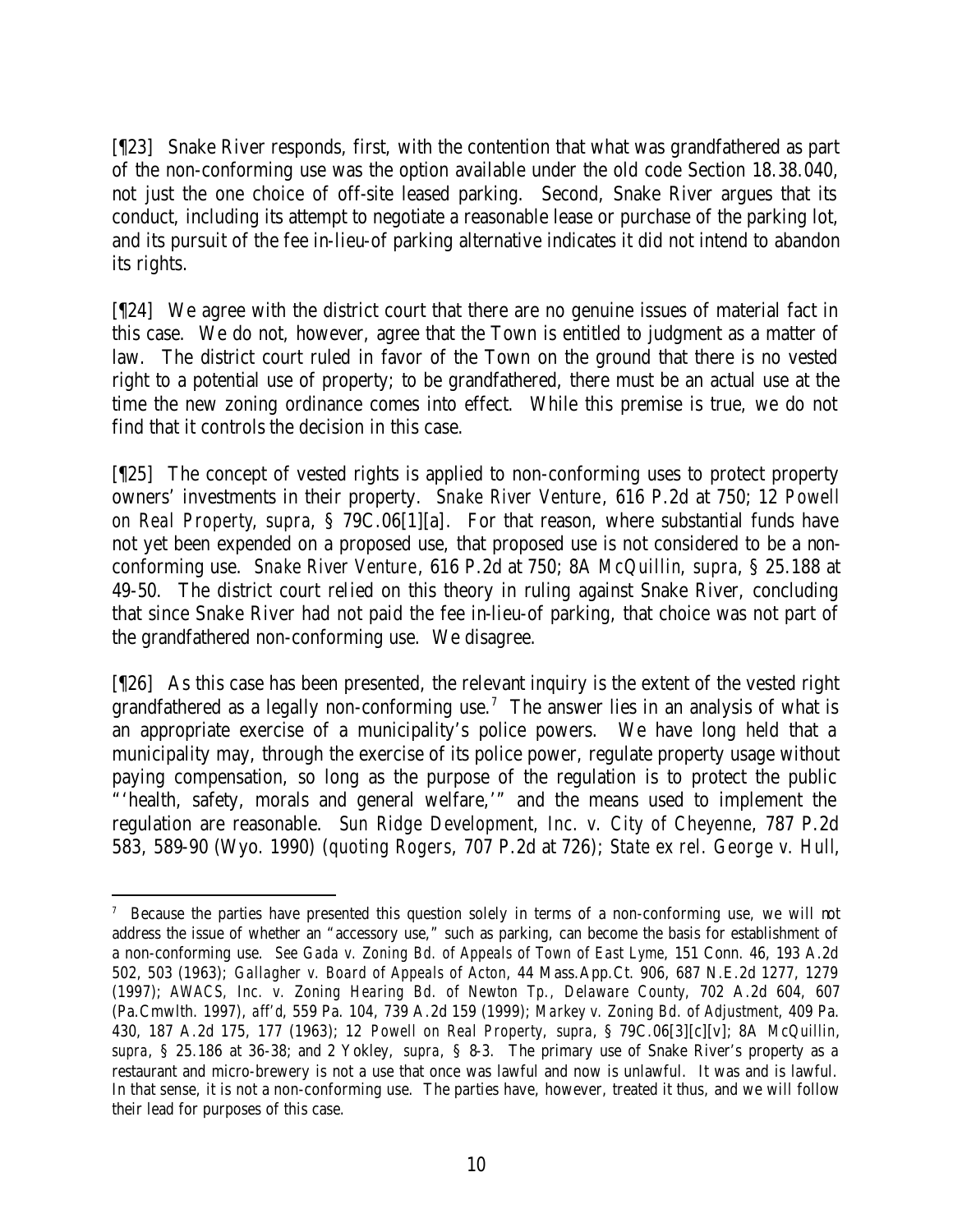65 Wyo. 251, 199 P.2d 832, 835 (1948); *Weber v. City of Cheyenne*, 55 Wyo. 202, 97 P.2d 667, 670 (1940).<sup>8</sup> As mentioned above, Wyoming's municipal zoning statutes specifically recognize that zoning regulations may not "constitute[] an unconstitutional taking without compensation." Wyo. Stat. Ann.  $\S$  15-1-601(d)(iv).

[¶27] There is no precise test available to determine reasonableness; rather, each case must be judged on its own facts. 12 *Powell on Real Property*, *supra*, § 79C.01[1][e]. The Wyoming State Legislature has specifically authorized municipalities to design plans to "[l]essen congestion in the streets," which certainly extends to the authority to regulate business parking. Wyo. Stat. Ann. § 15-1-601(d)(i)(A). The primary question presented in the instant case is whether the Town's interpretation of its zoning regulations unreasonably will deprive Snake River of a substantial portion of the value of its property. In answering such questions, courts often compare the gain or benefit to the public to the seriousness of the injury or loss to the owner. 83 Am.Jur.2d, *supra*, § 44 at 65. The test has also been stated as whether enforcement of the new ordinance would render "valueless substantial improvements or businesses built up over the years [or] cause serious financial harm to the property owner." *People v. Miller*, 304 N.Y. 105, 106 N.E.2d 34, 36 (1952).

[¶28] As mentioned above, when the case involves an ordinance change that invalidates a previously valid use of property, these considerations also involve application of the doctrine of equitable estoppel. *Snake River Venture*, 616 P.2d at 750.

> Equitable estoppel is the effect of the voluntary conduct of a party whereby he is absolutely precluded from asserting rights which might otherwise have existed as against another person who has in good faith relied upon such conduct and has been led thereby to change his position for the worse.

*State Farm Mut. Auto. Ins. Co. v. Petsch, 261 F.2d 331, 335 (10<sup>th</sup> Cir. 1958). Equitable* estoppel is not applicable unless the person relied, and had the right to rely, on representations or conduct which induced and were the immediate or proximate cause of the act which is complained of. *Roth v. First Sec. Bank of Rock Springs, Wyo.*, 684 P.2d 93, 96 (Wyo. 1984). Equitable estoppel is applied to prevent injury arising from actions or declarations which are acted on in good faith. *Squaw Mountain Cattle Co. v. Bowen*, 804 P.2d 1292, 1297 (Wyo. 1991); *Crosby v. Strahan's Estate*, 78 Wyo. 302, 324 P.2d 492, 498 (1958).

 <sup>8</sup> Police power regulations may impact conforming as well as non-conforming uses. A "use expressly permitted by the terms of an ordinance is available to a landowner as a matter of right and can be impaired lawfully only when the restriction regulating it bears a reasonable relationship to the objectives of the police power." *Westminster Corp. v. Zoning Bd. of Review of City of Providence*, 103 R.I. 381, 238 A.2d 353, 358 (1968).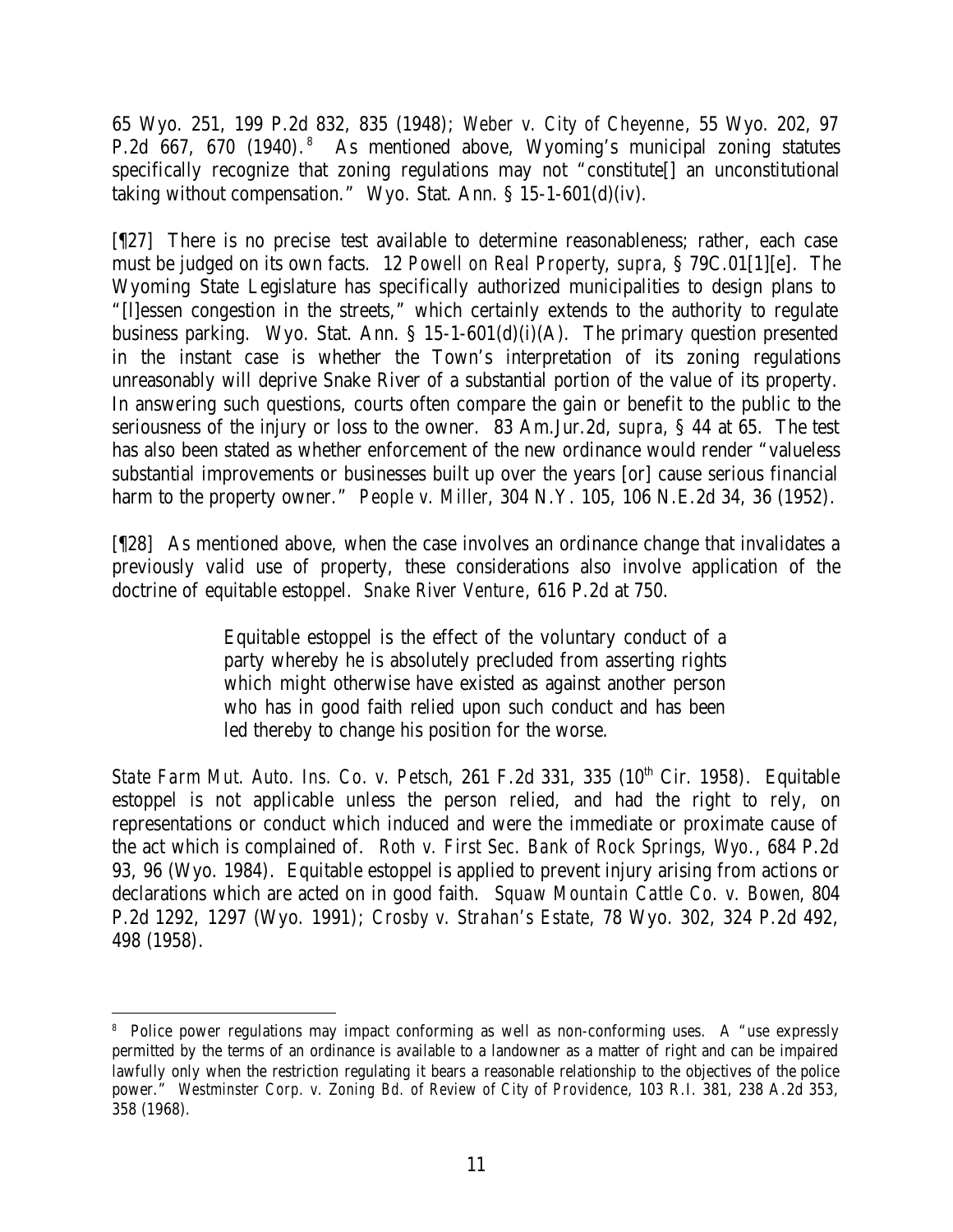"'Estoppel arises only when a party, by acts, conduct, or acquiescence causes another to change his position.  $***$ The facts and circumstances of each individual case govern the application of equitable estoppel.

*B-F Drilling, Inc. v. State ex rel. Wyoming Workers' Safety and Compensation Div.*, 942 P.2d 392, 397 (Wyo. 1997) (*quoting Garlach v. Tuttle*, 705 P.2d 828, 829-30 (Wyo. 1985) and *Roth*, 684 P.2d at 96). The burden of proof lies with the party asserting equitable estoppel. *Pickett v. Associates Discount Corp. of Wyo.*, 435 P.2d 445, 447 (Wyo. 1967). Factors considered in applying the doctrine to determine whether a right has vested, either under a land use permit or as a non-conforming use, include reliance on prior law or regulation, due diligence, good faith, expenditure of unrecoverable funds, and inadequate public interest to divest the right. 12 *Powell on Real Property*, *supra*, § 79C.06[1][a].

[¶29] Application of this body of law to the present controversy requires us finally to note one other legal consideration. Construction of legislative enactments is only appropriate where the enactment has first been found, as a matter of law, to be ambiguous. *Gunderson v. State*, 925 P.2d 1300, 1304 (Wyo. 1996). An enactment is ambiguous if it is one whose meaning is uncertain and it is susceptible of more than one meaning. *Amrein v. State*, 836 P.2d 862, 864-65 (Wyo. 1992). In the instant case, the Town's zoning ordinances are ambiguous because readers may readily come to different conclusions as to whether the initial selection of one choice under the parking options contained in the old code Sections 18.38.010 and 18.38.040 forever eliminates selection of a different option. In that regard, a primary rule of statutory construction, which applies equally to the construction of a municipal ordinance, is that legislative enactments are intended to be logical, reasonable, and just. *Halliburton Co. v. McAdams, Roux and Associates*, 773 P.2d 153, 155 (Wyo. 1989) (*quoting State ex rel. Dept. of Revenue and Taxation, Motor Vehicle Div. v. McNeese*, 718 P.2d 38, 40 (Wyo. 1986)); *Huber v. City of Casper*, 727 P.2d 1002, 1004 (Wyo. 1986).

## **CONCLUSION**

[¶30] In 1993, Snake River obtained a building permit for a restaurant and microbrewery. Snake River then invested approximately \$1,768,000.00 in the project. The zoning ordinances in effect at the time allowed it to choose from three methods of providing patron parking: on-site, off-site, and fee in-lieu-of parking. Snake River chose a combination of on-site parking and off-site leased parking. The Town approved this arrangement. In 1995, the Town amended its zoning ordinances so that Snake River's property was no longer in the area approved for payment of a fee in-lieu-of parking. In 1996, the Town approved an expansion of Snake River's project, and Snake River eventually invested another \$1,000,000.00 or so in the business. In 1998, Snake River's parking lease became, in its opinion, cost-prohibitive, so it searched for other alternatives, including paying the fee in-lieu-of parking. The Town has taken the position that Snake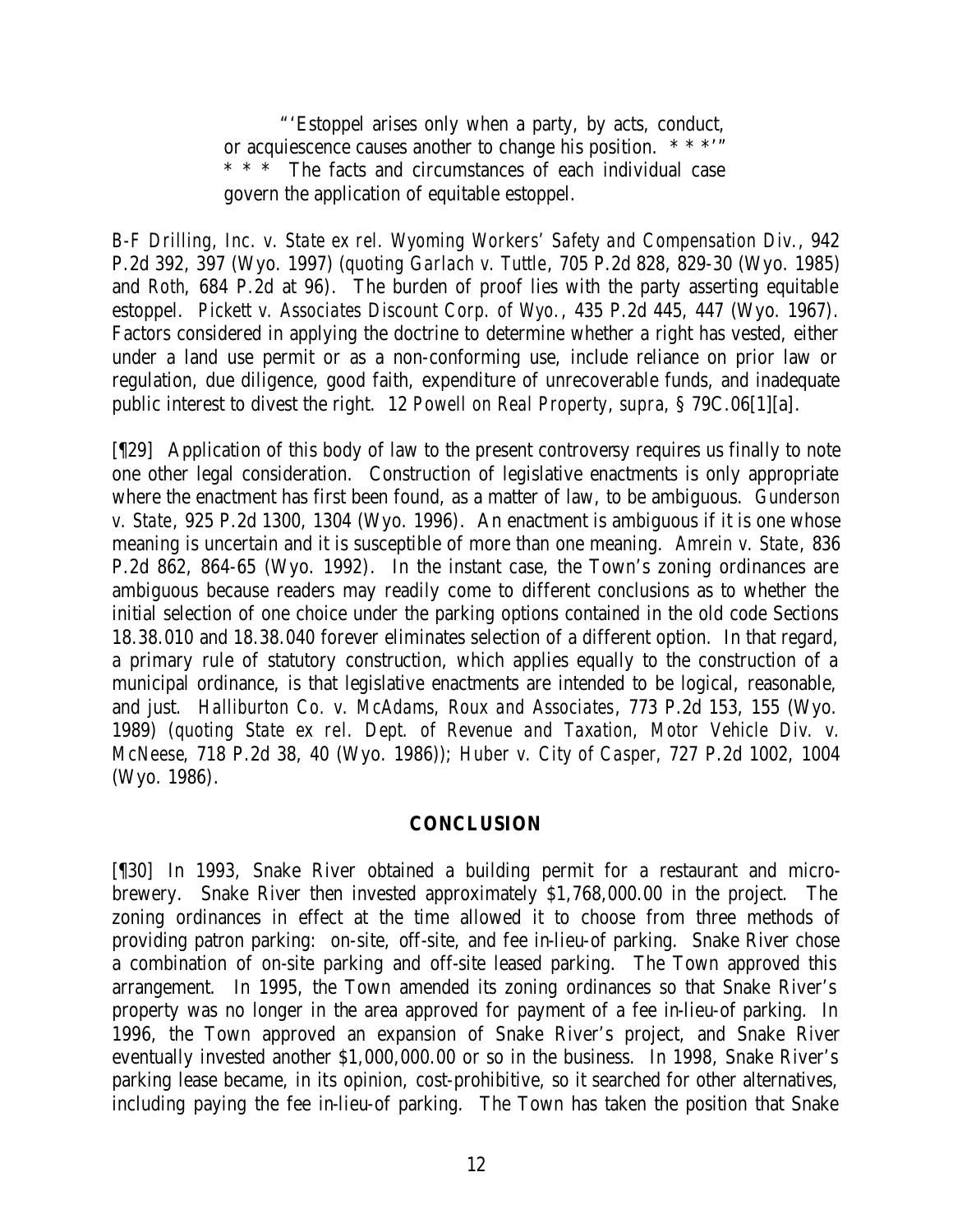River abandoned the fee in-lieu-of parking choice by not adopting it initially in 1993, or within twelve months of issuance of the building permit, and that Snake River has now abandoned the off-site choice by not renewing its parking lease for twelve months.

[¶31] We conclude that the only reasonable interpretation of the Town's zoning ordinances is that all three choices under the parking option remained available to Snake River as part of its non-conforming use. No reasonable town official would have intended the ordinances to require a property owner to gamble his investment on the single hope that an off-site leased parking arrangement would exist indefinitely in the future. The only reasonable interpretation of the ordinances is that expensive improvements could be made to the property with the assurance that the owner would be able to provide patron parking in the future, even if off-site leased parking later became unavailable due to cost, through one of the other methods allowed under the zoning ordinances. The continuation of Snake River's non-conforming use "carries with it all the incidents of that use which appertained to it" under the original zoning ordinances. *Abbadessa v. Board of Zoning Appeals of City of New Haven*, 134 Conn. 28, 54 A.2d 675, 678 (1947); 8A *McQuillin*, *supra*, § 25.200 at 89. When the Town approved this project in 1993, there was insufficient space on Snake River's property to provide on-site patron parking. Both Snake River and the Town knew that, in the future, parking would have to be accommodated off-site or through payment of the fee in-lieu-of parking.

[¶32] We also conclude, both in the context of equitable estoppel and in the context of the reasonable exercise of its police power, that the Town may not enforce its new zoning ordinances so as to deprive Snake River of a substantial portion of the value of its investment in its property. Under the circumstances of this case, a strict construction of the ordinances is appropriate to protect the right of Snake River to make lawful use of its property. The Town amended the zoning ordinances to take Snake River out of the fee inlieu-of zone after Snake River relied on the existing ordinances and the Town's approval of the project. The new fee in-lieu-of zone ends in the alley directly behind Snake River's property, so allowing fee in-lieu-of parking will not be an aberration in the area. There is nothing in the record showing that the benefit to the Town from excluding Snake River is equal to the damage caused Snake River from the exclusion. It would violate Wyo. Stat. Ann. § 15-1-601(d)(iv) to declare now that the parking options are no longer available to Snake River; the result would be to "render valueless" Snake River's substantial business investment.

[¶33] On the final issue, we conclude that Snake River never showed any intent to abandon its non-conforming use. Discontinuance of the leased parking arrangement, one of the "incidents" of that use, was caused by economic conditions beyond its control. The primary use of the premises as a restaurant and a micro-brewery was never discontinued, and various solutions to the accessory parking use were sought. There simply was no discontinuance, and certainly no abandonment, of the primary use of Snake River's premises.